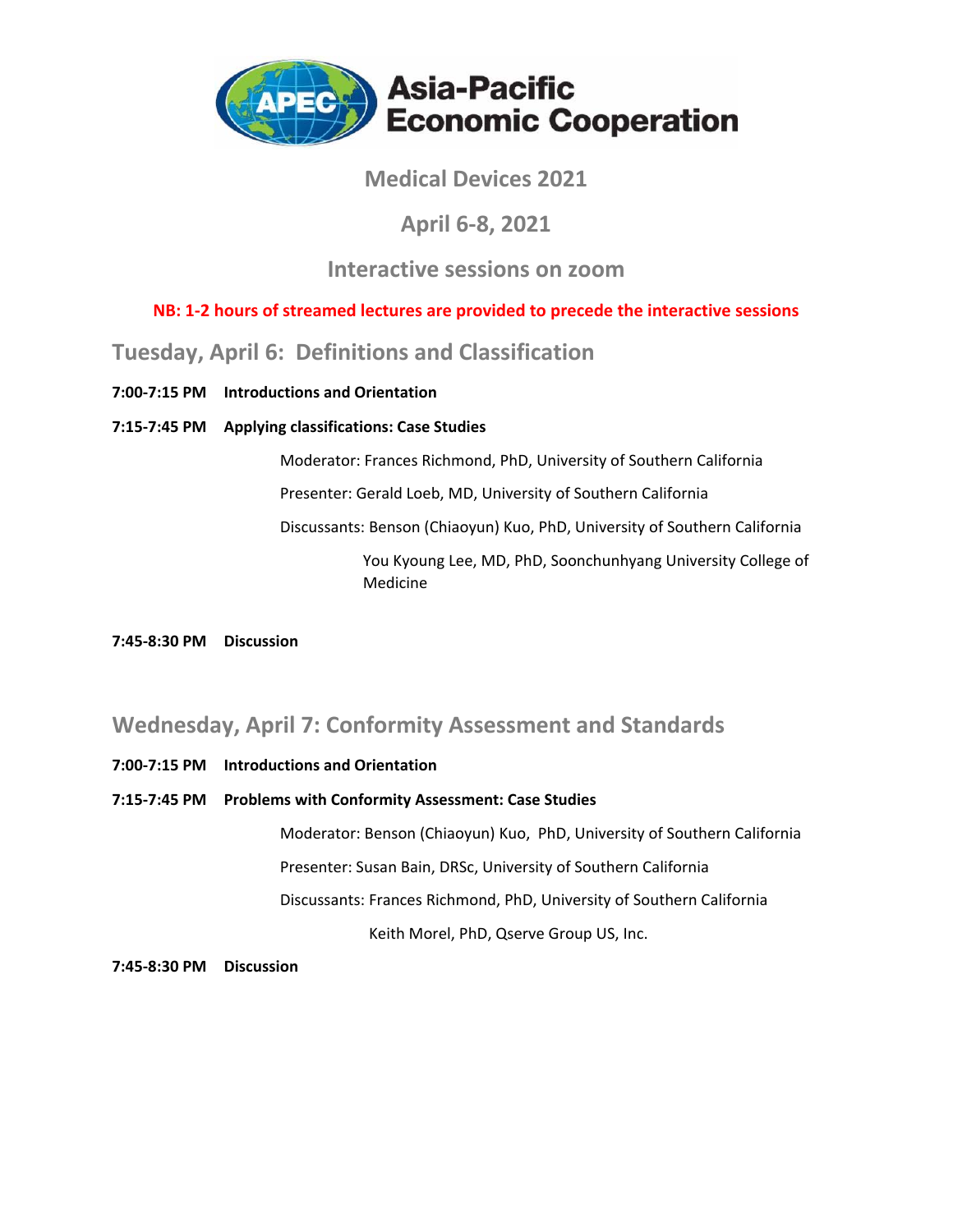

## **Medical Devices 2021**

### **April 6‐8, 2021**

### **Interactive sessions on zoom**

**NB: 1‐2 hours of streamed lectures are provided to precede the interactive sessions**

**Thursday, April 8: Safety, Performance and Risk**

**7:00‐7:15 PM Introductions and Orientation**

**7:15‐7:45 PM Safety, Performance and Risk: Case Studies**

Moderator: Susan Bain, DRSc, University of Southern California Presenter: Gerald Loeb, MD, University of Southern California Discussants: Frances Richmond, PhD, University of Southern California Darin Oppenheimer, DRSc, Medtronic

**7:45‐8:30 PM Discussion**